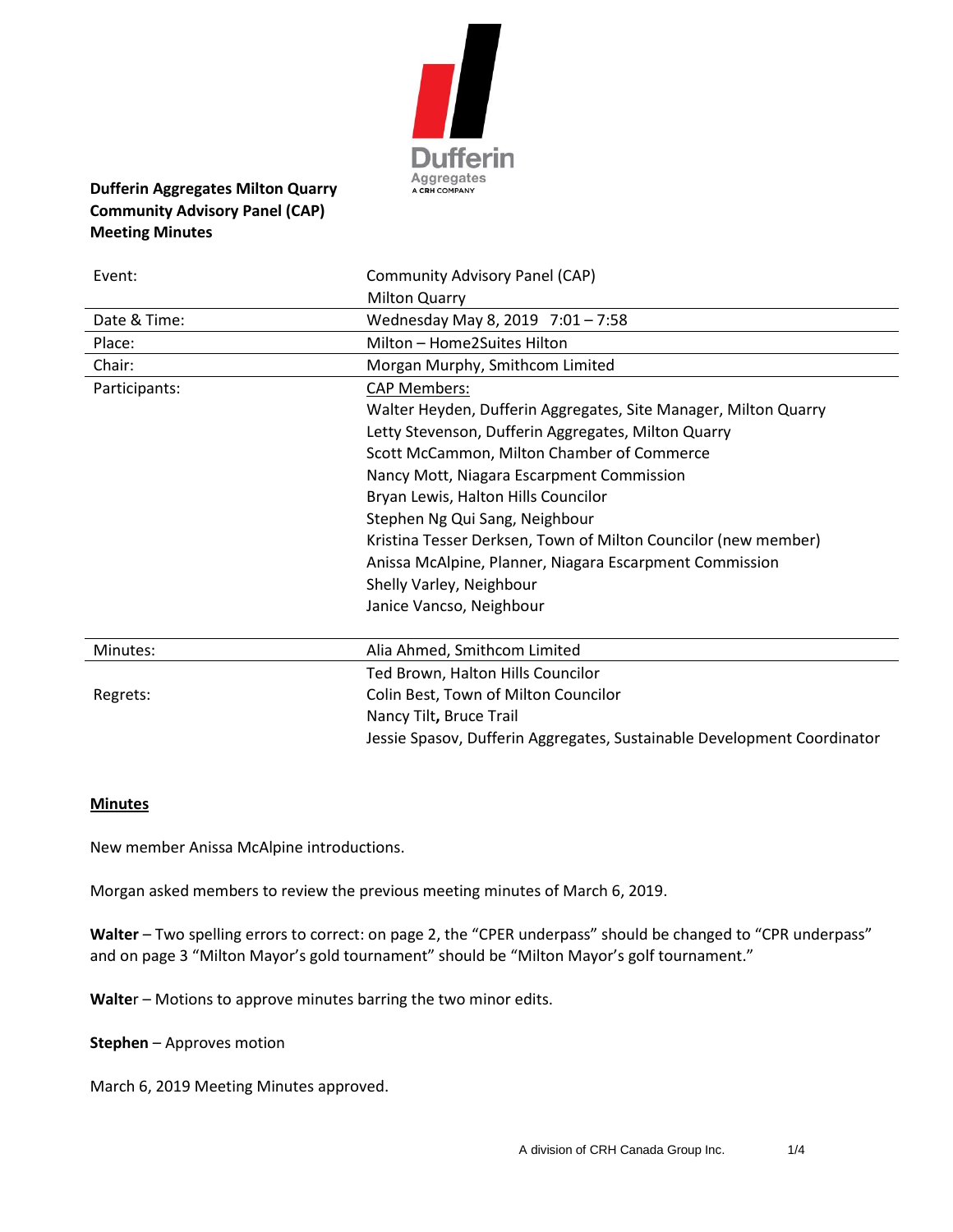**Walter** updates the CAP on the Acton Quarry 2019 operations.

No production in 2019 at the Acton quarry. There is sufficient inventory for shipping to continue as usual, and finished product inventory will be shipped throughout 2019. What happens in 2020 has not been determined yet.

**Bryan** – It is important to note that Acton is NOT closed, production is only idled. Acton employees have been absorbed into other operations.

**Walter** – The plan is to use up the Acton quarry. To produce in Milton and continue to ship inventory from Acton.

The presentation update continues:

## **Traffic Enforcement:**

-Program remains in place in 2019 -Covers Milton and Acton -Third party firm engaged -Progressive discipline system is in place for offenders

### **Third Party Haulers:**

-Steeles Avenue pull-offs at inspection stations -MTO/HP enforcement -Haulers will be informed that they will be active

One to two times a year, MTO and Halton police do trucker enforcement on the site premises.

**Bryan** – Construction on the James Snow Parkway project has been delayed due to the bankruptcy of contractor (reading from notice).

**ACTION ITEM** – Provide more details for next meeting on the James Snow Parkway project.

**Walte**r shares presentation on "DFA Milton Annual Training: Species at Risk" in place of Jessie Spasov.

*Endangered Species:*

The following laws govern Dufferin's obligations in regard to endangered species:

-Ontario's Endangered Species Act Section 9 (no killing, harming, or harassing of endangered species) -Section 10 (habitat)

-Federal Migratory Birds Convention Act (no killing, harming, harassing)

-Ontario Fish and Wildlife Conservation Act has certain protections

-Violations include imprisonment or fines

*CRH Canada's Policy Species at Risk*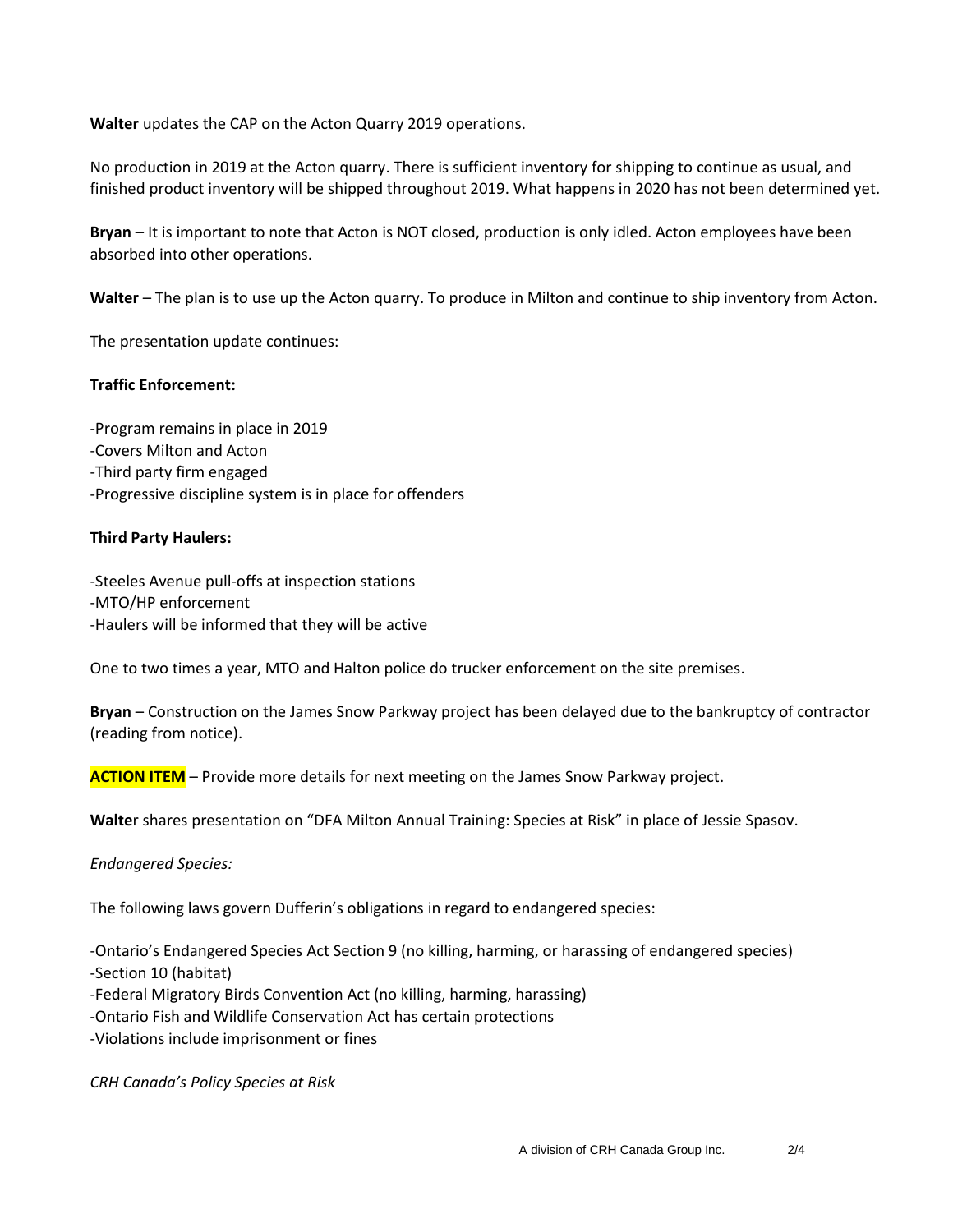-Report all sightings to environment, property and permit department -Do not disturb species, nests, habitat -Follow all Ontario Ministry of Natural Resources and Forestry (MNRF) regulations on endangered species

*Species at Risk on Site at Milton:*

-Butternut Tree – endangered (not due to human activity but disease)

-Jefferson Salamander – endangered (there are two ponds in the East Cell that have them. They are monitored. There are 35 other breeding pools in adjacent forests on Dufferin land and adjacent properties). As we expand the East Cell, fences are surrounding the ponds and we guide the salamanders to fall into (padded) paint cans and empty the can on other side of the fence. Both ponds are injected with water as needed to make sure salamander breeding levels remain optimal.

-Bank Swallow – threatened

**ACTION ITEM** – **Walter** to connect with Stephen re: butternut tree project.

There are no Butternut trees on the site anymore.

*Other Potential Species at Risk on Site:*

-Eastern Meadowlark -Barn Swallow -Bald Eagle -Snapping Turtle -Eastern Wood Pewee -Wood Thrush

**Bryan** – The public should know more about what DFA's obligations are and what it is doing regarding endangered species on its site.

**ACTION ITEM** –Consider sharing on DFA.

Follow up on the **ACTION ITEM** from the March meeting minutes regarding sending a "here's what we're doing" note to the community.

**Walter** shares fact sheet on endangered species.

**Letty** – There is upcoming tour of the Milton quarry.

**Morgan** – Suggests flyer, as a take away from the tour, on the ecological topic and other topics as well.

**Walter** – Salamanders take up the most active work right now.

#### **Question and Answer/Open Discussion**

**Anissa** – What happens when staffer finds an endangered species?